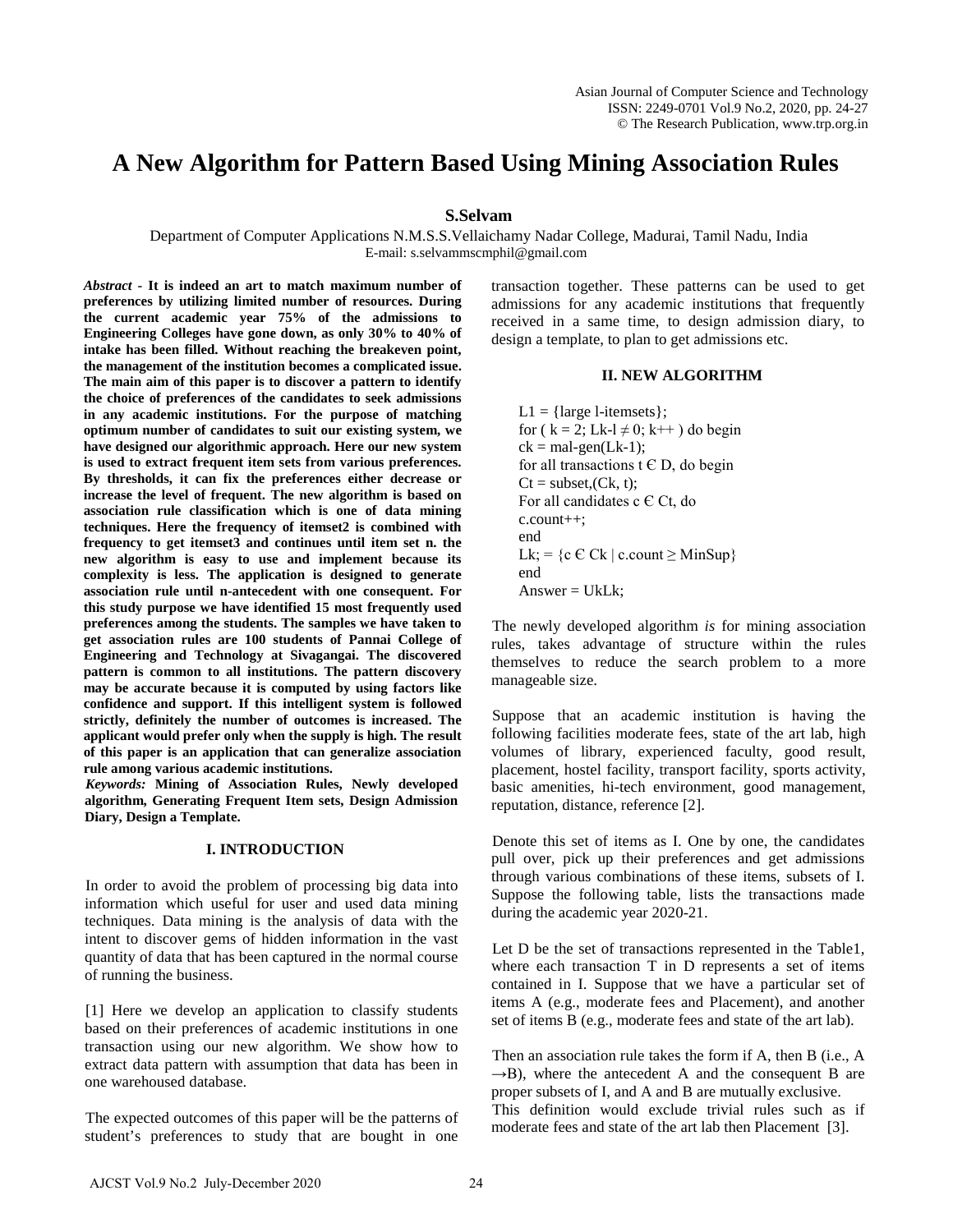Support =  $\frac{No \text{ of transactions containing both } A \& B}{T}$ Total no of transactions confidence =  $\frac{no \ of \ transactions \ containing \ both \ A \ & B}{no \ of \ transactions \ containing \ both \ A \ & B}$ no of transactions containing A

| $r = No$ of transactions containing both A & B<br>Total no of transactions<br>$hence = \frac{no \ of \ transactions \ containing \ both \ A \& B}$<br>no of transactions containing A |                                            |                                                                                                                                                                                                                                                                                                                                                                                                                                                                                                                                                                                                                                                                     | two-steps process: Find all frequent item sets i.e find al<br>item sets with frequency $\geq \Phi$ . From the frequent item sets<br>generate association rules satisfying the minimum suppor<br>and confidence conditions III. |                                                                                                                                                                                                                                                                                                                                                                                                                                                                                                                                                                                                                                                                                                                                                                                                                                                                                           |                                     |            |
|---------------------------------------------------------------------------------------------------------------------------------------------------------------------------------------|--------------------------------------------|---------------------------------------------------------------------------------------------------------------------------------------------------------------------------------------------------------------------------------------------------------------------------------------------------------------------------------------------------------------------------------------------------------------------------------------------------------------------------------------------------------------------------------------------------------------------------------------------------------------------------------------------------------------------|--------------------------------------------------------------------------------------------------------------------------------------------------------------------------------------------------------------------------------|-------------------------------------------------------------------------------------------------------------------------------------------------------------------------------------------------------------------------------------------------------------------------------------------------------------------------------------------------------------------------------------------------------------------------------------------------------------------------------------------------------------------------------------------------------------------------------------------------------------------------------------------------------------------------------------------------------------------------------------------------------------------------------------------------------------------------------------------------------------------------------------------|-------------------------------------|------------|
|                                                                                                                                                                                       |                                            | TABLE I TRANSACTIONS MADE DURING THE ACADEMIC YEAR 2020-21                                                                                                                                                                                                                                                                                                                                                                                                                                                                                                                                                                                                          |                                                                                                                                                                                                                                |                                                                                                                                                                                                                                                                                                                                                                                                                                                                                                                                                                                                                                                                                                                                                                                                                                                                                           |                                     |            |
| S.<br>No.                                                                                                                                                                             | <b>Primary Item</b><br>(A)                 | <b>Secondary Items</b><br>(B)                                                                                                                                                                                                                                                                                                                                                                                                                                                                                                                                                                                                                                       | No.of Trans. A                                                                                                                                                                                                                 | No.of Trans.<br>A&B                                                                                                                                                                                                                                                                                                                                                                                                                                                                                                                                                                                                                                                                                                                                                                                                                                                                       | <b>Support</b>                      | Confidence |
| $\mathbf{1}$                                                                                                                                                                          | Moderate fees                              | Placement, Good<br>result                                                                                                                                                                                                                                                                                                                                                                                                                                                                                                                                                                                                                                           | $\,8\,$                                                                                                                                                                                                                        | 5                                                                                                                                                                                                                                                                                                                                                                                                                                                                                                                                                                                                                                                                                                                                                                                                                                                                                         | 0.074                               | 0.625      |
| $\overline{c}$                                                                                                                                                                        | State of the art<br>lab                    | Moderate fees,<br>placement                                                                                                                                                                                                                                                                                                                                                                                                                                                                                                                                                                                                                                         | $\,8\,$                                                                                                                                                                                                                        | $6\,$                                                                                                                                                                                                                                                                                                                                                                                                                                                                                                                                                                                                                                                                                                                                                                                                                                                                                     | 0.089                               | 0.75       |
| 3                                                                                                                                                                                     | High volume<br>Library                     | Moderate fees,<br>good result                                                                                                                                                                                                                                                                                                                                                                                                                                                                                                                                                                                                                                       | $\overline{4}$                                                                                                                                                                                                                 | 3                                                                                                                                                                                                                                                                                                                                                                                                                                                                                                                                                                                                                                                                                                                                                                                                                                                                                         | 0.044                               | 0.75       |
| $\overline{4}$                                                                                                                                                                        | Experienced<br>faculty                     | Placement, State<br>of the art lab                                                                                                                                                                                                                                                                                                                                                                                                                                                                                                                                                                                                                                  | 5                                                                                                                                                                                                                              | 4                                                                                                                                                                                                                                                                                                                                                                                                                                                                                                                                                                                                                                                                                                                                                                                                                                                                                         | 0.060                               | 0.8        |
| 5                                                                                                                                                                                     | Good result                                | State of the art<br>lab, Placement                                                                                                                                                                                                                                                                                                                                                                                                                                                                                                                                                                                                                                  | 9                                                                                                                                                                                                                              | 5                                                                                                                                                                                                                                                                                                                                                                                                                                                                                                                                                                                                                                                                                                                                                                                                                                                                                         | 0.074                               | 0.56       |
| 6.                                                                                                                                                                                    | Placement                                  | Moderate fees,<br>Experienced<br>faculty                                                                                                                                                                                                                                                                                                                                                                                                                                                                                                                                                                                                                            | $\,8\,$                                                                                                                                                                                                                        | 5                                                                                                                                                                                                                                                                                                                                                                                                                                                                                                                                                                                                                                                                                                                                                                                                                                                                                         | 0.074                               | 0.625      |
| $\tau$                                                                                                                                                                                | Hostel facility                            | Moderate fees,<br>Transport facility                                                                                                                                                                                                                                                                                                                                                                                                                                                                                                                                                                                                                                | 3                                                                                                                                                                                                                              | $\mathbf{1}$                                                                                                                                                                                                                                                                                                                                                                                                                                                                                                                                                                                                                                                                                                                                                                                                                                                                              | 0.015                               | 0.33       |
| 8                                                                                                                                                                                     | Sports activity                            | Experienced<br>faculty,<br>Placement                                                                                                                                                                                                                                                                                                                                                                                                                                                                                                                                                                                                                                | 3                                                                                                                                                                                                                              | $\overline{2}$                                                                                                                                                                                                                                                                                                                                                                                                                                                                                                                                                                                                                                                                                                                                                                                                                                                                            | 0.03                                | 0.67       |
| 9                                                                                                                                                                                     | <b>Basic</b> amenities                     | State of the art<br>lab, Transport<br>facility                                                                                                                                                                                                                                                                                                                                                                                                                                                                                                                                                                                                                      | $\mathbf{2}$                                                                                                                                                                                                                   | 1                                                                                                                                                                                                                                                                                                                                                                                                                                                                                                                                                                                                                                                                                                                                                                                                                                                                                         | 0.015                               | 0.5        |
| 10                                                                                                                                                                                    | <b>Transport facility</b>                  | Placement, Basic<br>amenities                                                                                                                                                                                                                                                                                                                                                                                                                                                                                                                                                                                                                                       | $\overline{4}$                                                                                                                                                                                                                 | $\mathbf{2}$                                                                                                                                                                                                                                                                                                                                                                                                                                                                                                                                                                                                                                                                                                                                                                                                                                                                              | 0.03                                | 0.5        |
| 11                                                                                                                                                                                    | Hi-tech<br>environment                     | Placement,<br>Transport facility                                                                                                                                                                                                                                                                                                                                                                                                                                                                                                                                                                                                                                    | $\mathfrak{Z}$                                                                                                                                                                                                                 | 2                                                                                                                                                                                                                                                                                                                                                                                                                                                                                                                                                                                                                                                                                                                                                                                                                                                                                         | 0.03                                | 0.67       |
| 12                                                                                                                                                                                    | Good<br>management                         | Placement,<br>Library                                                                                                                                                                                                                                                                                                                                                                                                                                                                                                                                                                                                                                               | $\mathbf{2}$                                                                                                                                                                                                                   | $\mathbf{1}$                                                                                                                                                                                                                                                                                                                                                                                                                                                                                                                                                                                                                                                                                                                                                                                                                                                                              | 0.015                               | 0.5        |
| 13                                                                                                                                                                                    | Reputation                                 | Experienced<br>faculty, State of<br>the art lab                                                                                                                                                                                                                                                                                                                                                                                                                                                                                                                                                                                                                     | 3                                                                                                                                                                                                                              | 2                                                                                                                                                                                                                                                                                                                                                                                                                                                                                                                                                                                                                                                                                                                                                                                                                                                                                         | 0.03                                | 0.67       |
| 14                                                                                                                                                                                    | Distance                                   | Experienced<br>faculty, Transport<br>facility                                                                                                                                                                                                                                                                                                                                                                                                                                                                                                                                                                                                                       | $\overline{2}$                                                                                                                                                                                                                 | 1                                                                                                                                                                                                                                                                                                                                                                                                                                                                                                                                                                                                                                                                                                                                                                                                                                                                                         | 0.015                               | 0.5        |
| 15                                                                                                                                                                                    | Reference                                  | Moderate fees,<br>State of the art lab                                                                                                                                                                                                                                                                                                                                                                                                                                                                                                                                                                                                                              | 3                                                                                                                                                                                                                              | $\mathbf{1}$                                                                                                                                                                                                                                                                                                                                                                                                                                                                                                                                                                                                                                                                                                                                                                                                                                                                              | 0.015                               | 0.33       |
|                                                                                                                                                                                       |                                            | Total                                                                                                                                                                                                                                                                                                                                                                                                                                                                                                                                                                                                                                                               | 67                                                                                                                                                                                                                             | 44                                                                                                                                                                                                                                                                                                                                                                                                                                                                                                                                                                                                                                                                                                                                                                                                                                                                                        |                                     |            |
|                                                                                                                                                                                       |                                            | III. GENERATING FREQUENT ITEMSETS<br>tep is looking for items combination with frequency<br>The global candidate set is generated as the union of<br>al large item sets from all partitions. It also takes n<br>partitions) iterations. The support for a candidate<br>et in that partition is generated by intersecting all 1-<br>is of that item set. The cumulative count gives the<br>support for the item sets. An item set is a set of<br>contained in I, and a k-item set is an item set<br>ning k items. For example, {moderate fees and<br>nent} is a 2-itemset, and {experienced faculty, good<br>State of the art lab} is a 3-itemset, each from the set |                                                                                                                                                                                                                                | transactions that contain the particular item set. A frequent<br>item set is an item set that occurs at least a certain<br>minimum number of times. We denote the set of frequen<br>k-item sets as $F_k$ . We first find F1, the frequent 1-itemsets<br>which represent simply the individual items themselves<br>Since each sum meets or exceeds $\Phi = 3$ (threshold), we<br>conclude that each 1itemset is frequent. In general, to find<br>$F_k$ , our new algorithm first constructs a set $C_k$ of candidate<br>k-item sets by joining $F_{k-1}$ with itself. Then it prunes $C_1$<br>using the a priori property. The item sets in $C_k$ that survive<br>the pruning step then form $F_k$ . Here, $C_2$ consists of all the<br>combinations of items. Here no of transactions A&B is<br>called candidates 2-itemset (F <sub>2</sub> ). Since $\Phi$ = 3, we have F <sub>2</sub> = |                                     |            |
|                                                                                                                                                                                       | item set frequency is simply the number of |                                                                                                                                                                                                                                                                                                                                                                                                                                                                                                                                                                                                                                                                     | 25                                                                                                                                                                                                                             | {{Placement, good result}, {Moderate fees, Placement}                                                                                                                                                                                                                                                                                                                                                                                                                                                                                                                                                                                                                                                                                                                                                                                                                                     | AJCST Vol.9 No.2 July-December 2020 |            |

| TABLE I TRANSACTIONS MADE DURING THE ACADEMIC YEAR 2020-21 |
|------------------------------------------------------------|
|                                                            |

## **III. GENERATING FREQUENT ITEMSETS**

This step is looking for items combination with frequency  $\geq \Phi$ . The global candidate set is generated as the union of all local large item sets from all partitions. It also takes n (no of partitions) iterations. The support for a candidate item set in that partition is generated by intersecting all lsubsets of that item set. The cumulative count gives the global support for the item sets. An item set is a set of items contained in I, and a k-item set is an item set containing k items. For example, {moderate fees and placement} is a 2-itemset, and {experienced faculty, good result, State of the art lab} is a 3-itemset, each from the set I. The item set frequency is simply the number of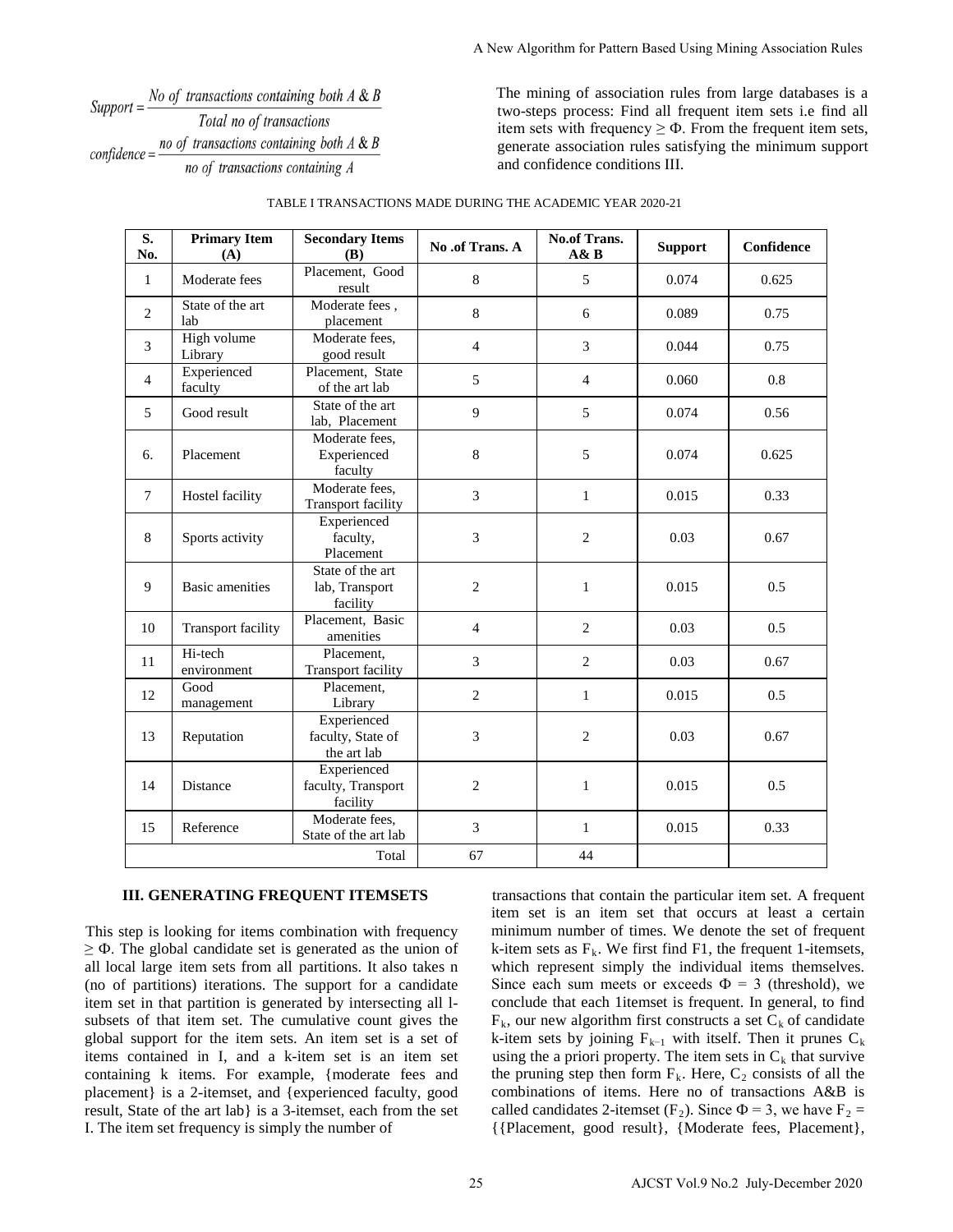{Moderate fees, Good result}, {Placement, State of the art lab}, {Moderate fees, Experienced faculty}}[4].

Next, we use the frequent item sets in  $F_2$  to generate C3, the candidate 3-itemsets. To do so, we join  $F_2$  with itself, where item sets are joined if they have the first k−1 items in common. For example, {Moderate fees, Placement} and {Moderate fees, Good result} have the first  $k - 1 = 1$  item in common, Moderate fees. Thus, they are joined into the new candidate item set {Moderate fees, Placement, Good result}. Similarly, {Placement, good result} and {Placement, state of the art lab} have the second item, Placement in common, generating the candidate 3-itemset {Placement, good result, state of the art lab}. Finally, candidate 3-itemsets {moderate fees, placement}, {Placement, State of the art lab} are generated in like fashion. Thus,  $C3 = \{ \text{Moderate fees}, \text{Placement}, \text{State of} \}$ the art lab}, {Moderate fees, Good result, Experienced faculty } }. SSelvam<br>
Moderate fees, Groad result}, [Phacement, State of the art<br>
ab), [Moderate fees, Experienced faculty]][4].<br>
[For the articular 3-increase is are proportion and  $E_1$  to  $\phi$  generate C3,<br>
be candidate 3-increase

C3 is then pruned, using our newly developed algorithm. For each item sets in C3, its size  $k - 1$  subsets are generated and examined. If any of these subsets are not frequent, s cannot be frequent and is therefore pruned. For example, let  $s = \{Modernate fees, Placement, State of the art$ lab}. The subsets of size  $k - 1 = 2$  are generated, as follows: {Moderate fees, Placement}, {Moderate fees, State of the art lab}, and {Placement, State of the art lab}.

From the above, we see that each of these subsets are frequent and that therefore  $s = {Expected}$  faculty, Placement, Well library} is not pruned. Because here the subset {Experienced Faculty, Transport facility} has frequency  $1 < 3 = \Phi$  so that it is not frequent. By our new algorithm, {Experienced Faculty, Placement, Transport facility} cannot be frequent, is therefore pruned, and does not appear in  $F_3$ . Also consider s = {Moderate fees, Transport facility, State of the art lab}. The subset {Moderate Fees, Transport facility} has frequency  $1 < 3 =$ Ф, and hence is not frequent. Again, by the defined property, its superset cannot be frequent and is also pruned, not appearing in  $F_3$ . [5].

## **IV. GENERATING ASSOCIATION RULE**

After all of the frequent item set has been found, the next step is generating association rule by using confidence formula. Once the large item sets and their supports are determined the rules can be discovered in a straight forward manner as follows: if I is a large item set, then for every subset a of I, the ratio support (I) / support (a) is computed. If the ratio is at least equal to the user specified minimum confidence, then the rule  $a \Rightarrow (L - a)$  is output. [6]. The local large item sets are generated for the same minimum support as specified by the user. Hence this is equivalent to generate large item sets with that minimum support. For large partition sizes, the number of local large item sets is likely to be comparable to the number of large item sets generated for the entire database. From F3:{Moderate fees,

Placement, Good result}, we have 3 candidate rules that have 2 antecedent and one consequent.[7].

| TABLE II CANDIDATE RULES OF F3 |  |  |
|--------------------------------|--|--|
|--------------------------------|--|--|

| SI.<br>No. | Rule                                               | Confidence |       |
|------------|----------------------------------------------------|------------|-------|
|            | If Moderate fees and<br>Placement Then Good result | 6/9        | 67%   |
| 2          | if Moderate fees and Good<br>result Then Placement | 3/8        | 37.5% |
|            | if Placement and Good result<br>thenmoderate fees  | 5/8        | 63%   |

If our minimum confidence is 65% then the second and third rule would not be reported. Finally we turn to single antecedent and single consequent. The candidate rule is shown in the below table:

## TABLE III CANDIDATE RULES OF F2

| Rule                                        | Confidence |         |  |
|---------------------------------------------|------------|---------|--|
| If Moderate fees then Placement             | 8/8        | $100\%$ |  |
| If placement then Moderate fees             | 8/8        | 100 %   |  |
| If Placement then Good result               | 8/9        | 89%     |  |
| If Good result then Moderate fees           | 9/8        | 112.5%  |  |
| If Good result then Placement               | 9/8        | 112.5%  |  |
| If Placement then reference                 | 8/3        | 267%    |  |
| If Placement, then state of the art lab     | 8/8        | 100%    |  |
| If Placement then Library                   | 8/4        | 200 %   |  |
| If State of the art lab then Placement      | 8/8        | 100%    |  |
| If distance then Transport facility         | 2/4        | 50 %    |  |
| If distance then hostel facility            | 2/3        | 67 %    |  |
| If Good result then State of the art<br>lab | 9/8        | 112.5%  |  |
| If State of the art lab then good result    | 8/9        | 89%     |  |

From Table II and Table II we can find all rules in this case. They are shown in Table IV below.

## TABLE IV FINAL RULES

| Rule                                                             | Confidence |       |
|------------------------------------------------------------------|------------|-------|
| If Placement, Moderate fees then good<br>result                  | 6/9        | 67%   |
| If Moderate fees, Experienced faculty<br>then Placement          | 5/8        | 62.5% |
| If Moderate fees, state of the art lab then<br>good management   | 1/2        | 50%   |
| If Experienced faculty, state of the art lab<br>then good result | 2/9        | 22%   |
| if Moderate fees, Placement Then good<br>management              | 6/2        | 300%  |